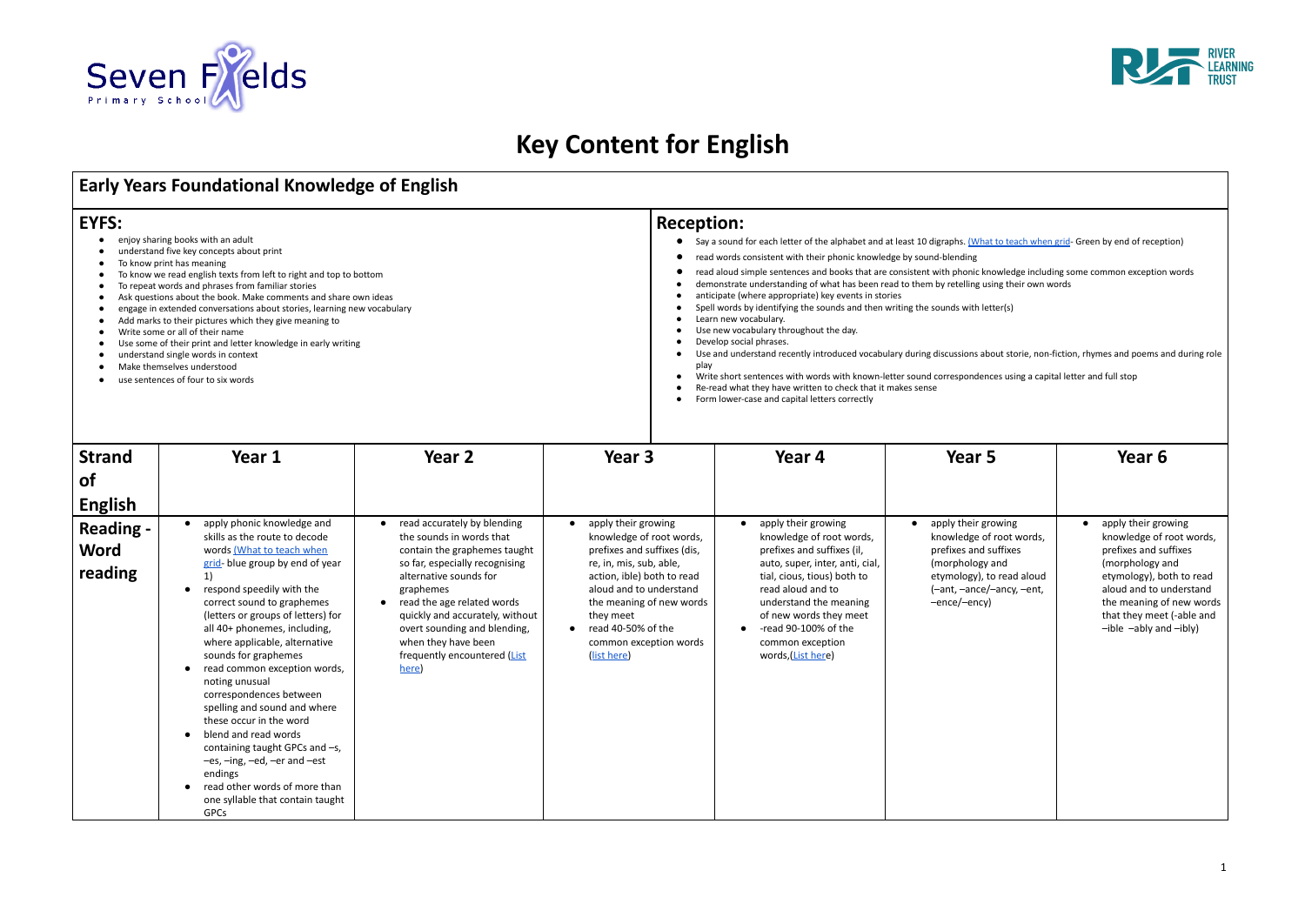|                                       | read words with contractions<br>[for example, I'm, I'll, we'll], and<br>understand that the apostrophe<br>represents the omitted letter(s)                                                                                                                                                                                                                                                                                                                                                                                 |                                                                                                                                                                                                                                                                                                                                                                                                                                                                                                                                                                       |                                                                                                                                                                                                                                                                                                                                                                                                                                                                                                                                                                                                                                                                                                                         |                                                                                                                                                                                                                                                                                                                                                                                                                                                                                                                                                                                                                                                                                                                                                                                                                                                                                                                                                                                          |                                                                                                                                                                                                                                                                                                                                                                                                                                                                                                                                                                                                                                                                                                                                                                                                                                                                                                                                                                                                           |                                                                                                                                                                                                                                                                                                                                                                                                                                                                                                                                                                                                                                                                                                                                                                                     |
|---------------------------------------|----------------------------------------------------------------------------------------------------------------------------------------------------------------------------------------------------------------------------------------------------------------------------------------------------------------------------------------------------------------------------------------------------------------------------------------------------------------------------------------------------------------------------|-----------------------------------------------------------------------------------------------------------------------------------------------------------------------------------------------------------------------------------------------------------------------------------------------------------------------------------------------------------------------------------------------------------------------------------------------------------------------------------------------------------------------------------------------------------------------|-------------------------------------------------------------------------------------------------------------------------------------------------------------------------------------------------------------------------------------------------------------------------------------------------------------------------------------------------------------------------------------------------------------------------------------------------------------------------------------------------------------------------------------------------------------------------------------------------------------------------------------------------------------------------------------------------------------------------|------------------------------------------------------------------------------------------------------------------------------------------------------------------------------------------------------------------------------------------------------------------------------------------------------------------------------------------------------------------------------------------------------------------------------------------------------------------------------------------------------------------------------------------------------------------------------------------------------------------------------------------------------------------------------------------------------------------------------------------------------------------------------------------------------------------------------------------------------------------------------------------------------------------------------------------------------------------------------------------|-----------------------------------------------------------------------------------------------------------------------------------------------------------------------------------------------------------------------------------------------------------------------------------------------------------------------------------------------------------------------------------------------------------------------------------------------------------------------------------------------------------------------------------------------------------------------------------------------------------------------------------------------------------------------------------------------------------------------------------------------------------------------------------------------------------------------------------------------------------------------------------------------------------------------------------------------------------------------------------------------------------|-------------------------------------------------------------------------------------------------------------------------------------------------------------------------------------------------------------------------------------------------------------------------------------------------------------------------------------------------------------------------------------------------------------------------------------------------------------------------------------------------------------------------------------------------------------------------------------------------------------------------------------------------------------------------------------------------------------------------------------------------------------------------------------|
| <b>Reading -</b><br>Compreh<br>ension | become very familiar with key<br>$\bullet$<br>stories, fairy stories and<br>traditional tales, retelling them<br>and considering their particular<br>characteristics<br>to recite some poems and<br>$\bullet$<br>rhymes by heart<br>check that the text makes sense<br>$\bullet$<br>to them as they read, and<br>correcting inaccurate reading<br>make inferences on the basis of<br>$\bullet$<br>what is being said and done<br>predicting what might happen<br>$\bullet$<br>on the basis of what has been<br>read so far | • listen to, discuss and express<br>views about a wide range of<br>contemporary and classic<br>poetry, stories and non-fiction<br>at a level beyond that at which<br>they can read independently<br>discuss the sequence of events<br>in books and how items of<br>information are related<br>discuss and clarify the<br>$\bullet$<br>meanings of words, linking<br>new meanings to known<br>vocabulary<br>• make inferences on the basis<br>of what is being said and done<br>predict what might happen on<br>$\bullet$<br>the basis of what has been<br>read so far | use dictionaries to check<br>$\bullet$<br>the meaning of words that<br>they have read<br>prepare poems and play<br>$\bullet$<br>scripts to read aloud and<br>to perform, showing<br>understanding through<br>intonation, tone, volume<br>and action<br>check that the text makes<br>sense to them, and discuss<br>their understanding<br>draw inferences such as<br>$\bullet$<br>inferring characters'<br>feelings, thoughts and<br>motives from their actions<br>predict what might<br>$\bullet$<br>happen from details stated<br>and implied<br>identify how language,<br>$\bullet$<br>structure, and<br>presentation contribute to<br>meaning<br>retrieve and record<br>$\bullet$<br>information from<br>non-fiction | read books that are<br>$\bullet$<br>structured in different<br>ways and read for a range<br>of purposes<br>discuss words and phrases<br>$\bullet$<br>that capture the reader's<br>interest and imagination<br>identify themes and<br>$\bullet$<br>conventions in a wide<br>range of books<br>recognise some different<br>$\bullet$<br>forms of poetry [for<br>example, free verse,<br>narrative poetry]<br>check that the text makes<br>$\bullet$<br>sense to them, discussing<br>their understanding, and<br>explaining the meaning of<br>words in context<br>ask questions to improve<br>their understanding of a<br>text<br>draw inferences such as<br>$\bullet$<br>inferring characters'<br>feelings, thoughts and<br>motives from their<br>actions, and justify<br>inferences with evidence<br>identify main ideas drawn<br>from more than 1<br>paragraph and<br>summarising these<br>explain how language,<br>$\bullet$<br>structure, and<br>presentation contribute to<br>meaning | recommend books that<br>$\bullet$<br>they have read to their<br>peers, giving reasons for<br>their choices<br>make comparisons within<br>$\bullet$<br>and across books<br>prepare poems and plays<br>$\bullet$<br>to read aloud and to<br>perform, showing<br>understanding through<br>intonation, tone and<br>volume so that the<br>meaning is clear to an<br>audience<br>check that the book makes<br>$\bullet$<br>sense to them, discussing<br>their understanding and<br>exploring the meaning of<br>words in context<br>draw inferences such as<br>$\bullet$<br>inferring characters'<br>feelings, thoughts and<br>motives from their<br>actions, and justifying<br>inferences with evidence<br>predict what might<br>$\bullet$<br>happen from details stated<br>and implied<br>discuss and evaluate how<br>$\bullet$<br>authors use language,<br>including figurative<br>language, considering the<br>impact on the reader<br>distinguish between<br>$\bullet$<br>statements of fact and<br>opinion | identify and discuss<br>themes and conventions in<br>and across a wide range of<br>writing<br>learn a wider range of<br>poetry by heart<br>increase their familiarity<br>with a wide range of<br>books, including myths,<br>legends and traditional<br>stories, modern fiction,<br>fiction from our literary<br>heritage, and books from<br>other cultures and<br>traditions<br>explain and discuss their<br>understanding of what<br>they have read, including<br>through formal<br>presentations and<br>debates, maintaining a<br>focus on the topic and<br>using notes where<br>necessary<br>provide reasoned<br>justifications for their<br>views<br>summarise the main ideas<br>drawn from more than 1<br>paragraph, identifying key<br>details that support the<br>main ideas |
| <b>Spelling</b>                       | To spell most words containing<br>$\bullet$<br>previously taught phonemes and GPCs<br>(Grapheme, Phoneme Correspondence)<br>accurately.<br>To spell most Y1 common exception<br>words and days of the week accurately<br>(from English Appendix 1).<br>To use -s and -es to form regular plurals<br>$\bullet$<br>correctly. To use the prefix 'un'.<br>To add the suffixes -ing, -ed, -er and<br>$\bullet$<br>-est to root words (with no change to<br>the root word).                                                     | • segment spoken words into<br>phonemes and represent<br>these by graphemes, spelling<br>many of these words correctly<br>and making<br>phonically-plausible attempts<br>at others<br>spelling many KS1 common<br>$\bullet$<br>exception words                                                                                                                                                                                                                                                                                                                        | To spell many words with<br>prefixes correctly, e.g.<br>irrelevant, autograph,<br>incorrect, disobey,<br>superstar, antisocial.<br>To spell many words with<br>suffixes correctly, e.g.<br>usually, poisonous,<br>adoration.<br>To begin to spell<br>$\bullet$<br>homophones correctly,<br>e.g. which and witch.                                                                                                                                                                                                                                                                                                                                                                                                        | To spell all words with<br>prefixes correctly, e.g.<br>irrelevant, autograph,<br>incorrect, disobey,<br>superstar, antisocial.<br>To spell all words with<br>$\bullet$<br>suffixes correctly, e.g.<br>usually, poisonous,<br>adoration.<br>To spell homophones<br>correctly, e.g. which and<br>witch.                                                                                                                                                                                                                                                                                                                                                                                                                                                                                                                                                                                                                                                                                    | To spell many verb prefixes<br>correctly, e.g. deactivate,<br>overturn, misconduct, etc.<br>To convert nouns or<br>$\bullet$<br>adjectives into verbs using<br>suffixes, e.g. designate,<br>classify, criticise, etc.<br>To spell many complex<br>$\bullet$<br>homophones correctly,<br>e.g. affect/effect,<br>practice/practise, etc.<br>To spell many words<br>$\bullet$<br>correctly from the Y5/6<br>statutory spelling list.                                                                                                                                                                                                                                                                                                                                                                                                                                                                                                                                                                         | spell correctly most words<br>from the year 5 year 6<br>spelling list<br>use a dictionary to check<br>the spelling of uncommon<br>or more ambitious<br>vocabulary                                                                                                                                                                                                                                                                                                                                                                                                                                                                                                                                                                                                                   |

2

### Seven Fields Primary School 2021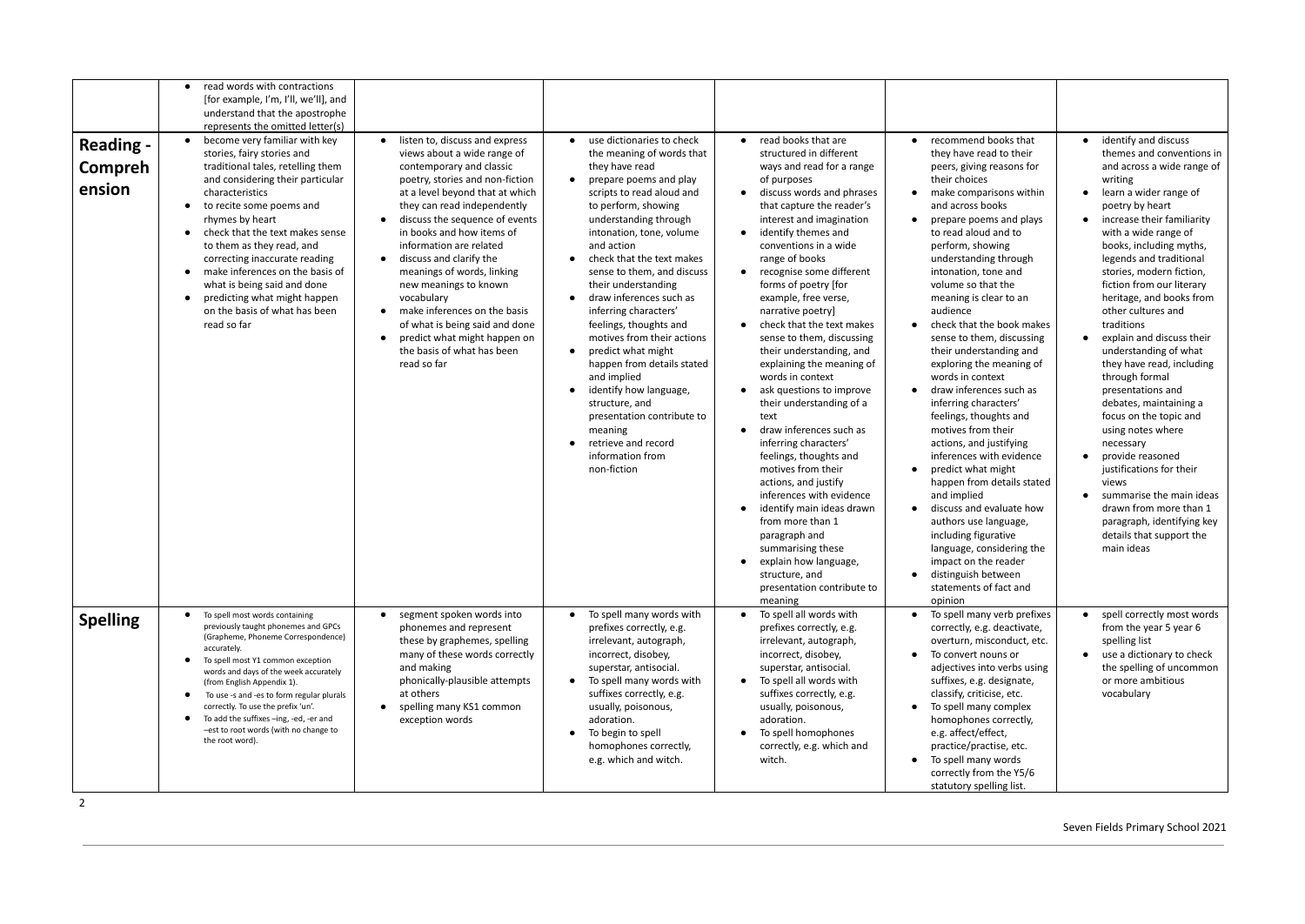| <b>Vocabula</b><br>ry/<br>Grammar<br><b>Punctuat</b><br>ion | To use adjectives to describe.<br>To use simple sentence<br>$\bullet$<br>structures.<br>To use the joining word<br>(conjunction) 'and' to link ideas<br>and sentences<br>To use capital letters for names,<br>places, the days of the week<br>and the personal pronoun 'I'.<br>To use finger spaces.<br>$\bullet$<br>To use full stops to end<br>sentences.<br>To know about question marks<br>and exclamation marks. | Demarcate most sentences<br>with capital letters and full<br>stops and with some use of<br>question marks<br>• use past and present tense<br>correctly and consistently<br>Use coordination (or/ and/<br>$\bullet$<br>but)<br>Use some subordination<br>$\bullet$<br>(when/ if/ that/ because) | To spell some of the Year 3<br>and 4 statutory spelling<br>words correctly.<br>To make deliberate<br>ambitious word choices to<br>add detail.<br>To maintain the correct<br>$\bullet$<br>tense (including present<br>perfect tense) throughout<br>a piece of writing.<br>To use the full range of<br>$\bullet$<br>punctuation from previous<br>year groups.<br>To use inverted commas in<br>$\bullet$<br>direct speech.<br>To use subordinate<br>$\bullet$<br>clauses.<br>To begin to use<br>$\bullet$<br>conjunctions, adverbs and<br>prepositions to show time,<br>place and cause.<br>To use 'a' or 'an' correctly<br>$\bullet$<br>most of the time. | To spell all of the Year 3<br>$\bullet$<br>and 4 statutory spelling<br>words correctly.<br>To maintain an accurate<br>tense throughout a piece<br>of writing.<br>To use Standard English<br>verb inflections accurately,<br>e.g. 'we were' rather than<br>'we was', 'I did' rather<br>than 'I done'.<br>To use the full range of<br>$\bullet$<br>punctuation from previous<br>year groups.<br>To use all the necessary<br>$\bullet$<br>punctuation in direct<br>speech mostly accurately.<br>To use apostrophes for<br>$\bullet$<br>singular and plural<br>possession with increasing<br>confidence. To expand<br>noun phrases regularly<br>with the addition of<br>modifying adjectives and<br>prepositional phrases, e.g.<br>the strict teacher with<br>curly hair.<br>To regularly choose nouns<br>or pronouns appropriately<br>to aid cohesion and avoid<br>repetition, e.g. he, she,<br>they, it.<br>To use fronted adverbials,<br>e.g. As quick as a flash,<br>Last weekend; usually<br>demarcated with commas. | To use the full range of<br>punctuation from previous<br>year groups.<br>To use commas to clarify<br>$\bullet$<br>meaning or to avoid<br>ambiguity with increasing<br>accuracy.<br>To use a wider range of<br>linking words/phrases<br>between sentences and<br>paragraphs to build<br>cohesion including time<br>adverbials, e.g. later; place<br>adverbials, e.g. nearby;<br>and number, e.g. secondly.<br>To use relative clauses<br>$\bullet$<br>beginning with a relative<br>pronoun (who, which,<br>where, when, whose,<br>that), e.g. Professor<br>Scriffle, who was a famous<br>inventor, had made a new<br>discovery.<br>To use brackets, dashes or<br>commas to begin to<br>indicate parenthesis.<br>To use adverbs and modal<br>$\bullet$<br>verbs to indicate degrees<br>of possibility, e.g. surely,<br>perhaps, should, might,<br>etc | to select vocabulary and<br>grammatical structures<br>that reflect what the<br>writing requires, doing this<br>mostly appropriately (eg<br>using contracted forms in<br>dialogues in narratives;<br>using passive verbs to<br>affect how information is<br>presented; using modal<br>verbs to suggest degrees<br>of possibility)<br>To use a range of devices<br>to build cohesion (eg<br>conjunctions, adverbials of<br>time and place, pronouns,<br>synonyms) within and<br>across paragraphs<br>To use verb tenses<br>consistently and correctly<br>throughout their writing<br>To use the range of<br>punctuation taught at Key<br>Stage 2 mostly correctly |
|-------------------------------------------------------------|-----------------------------------------------------------------------------------------------------------------------------------------------------------------------------------------------------------------------------------------------------------------------------------------------------------------------------------------------------------------------------------------------------------------------|------------------------------------------------------------------------------------------------------------------------------------------------------------------------------------------------------------------------------------------------------------------------------------------------|---------------------------------------------------------------------------------------------------------------------------------------------------------------------------------------------------------------------------------------------------------------------------------------------------------------------------------------------------------------------------------------------------------------------------------------------------------------------------------------------------------------------------------------------------------------------------------------------------------------------------------------------------------|-----------------------------------------------------------------------------------------------------------------------------------------------------------------------------------------------------------------------------------------------------------------------------------------------------------------------------------------------------------------------------------------------------------------------------------------------------------------------------------------------------------------------------------------------------------------------------------------------------------------------------------------------------------------------------------------------------------------------------------------------------------------------------------------------------------------------------------------------------------------------------------------------------------------------------------------------------------------------------------------------------------------------|-----------------------------------------------------------------------------------------------------------------------------------------------------------------------------------------------------------------------------------------------------------------------------------------------------------------------------------------------------------------------------------------------------------------------------------------------------------------------------------------------------------------------------------------------------------------------------------------------------------------------------------------------------------------------------------------------------------------------------------------------------------------------------------------------------------------------------------------------------|-----------------------------------------------------------------------------------------------------------------------------------------------------------------------------------------------------------------------------------------------------------------------------------------------------------------------------------------------------------------------------------------------------------------------------------------------------------------------------------------------------------------------------------------------------------------------------------------------------------------------------------------------------------------|
| <b>Composit</b><br>ion                                      | To write sentences in order to<br>$\bullet$<br>create short narratives and<br>non-fiction texts.<br>To use some features of<br>$\bullet$<br>different text types.<br>To reread their writing to check<br>$\bullet$<br>that it makes sense and make<br>suggested changes.                                                                                                                                              | • write a simple coherent<br>narrative about their own or<br>others' experiences<br>write about real events<br>$\bullet$<br>recording these simply and<br>clearly                                                                                                                              | To begin to use ideas from<br>$\bullet$<br>own reading and modelled<br>examples to plan their<br>writing.<br>To demonstrate an<br>$\bullet$<br>increasing understanding<br>of purpose and audience.<br>To begin to use the<br>$\bullet$<br>structure of a wider range<br>of text types (including the<br>use of simple layout<br>devices in non-fiction).<br>To proof-read their own<br>$\bullet$<br>and others' work to check<br>for errors with increasing<br>accuracy, and make<br>improvements.                                                                                                                                                     | To write a range of<br>$\bullet$<br>narratives and non-fiction<br>pieces using a consistent<br>and appropriate structure<br>(including genre-specific<br>layout devices).<br>To write narratives with a<br>$\bullet$<br>clear beginning, middle<br>and end with a coherent<br>plot.<br>To proofread confidently<br>$\bullet$<br>and amend their own and<br>others' writing, e.g. adding<br>in nouns/pronouns to<br>avoid repetition,<br>recognising where verbs<br>and subjects do not agree<br>or lapses in tense.                                                                                                                                                                                                                                                                                                                                                                                                                                                                                                   | • To write for a range of<br>purposes and audiences,<br>confidently selecting<br>structure and organisation<br>of a text depending on<br>audience and purpose.<br>To describe settings,<br>$\bullet$<br>characters and<br>atmosphere to consciously<br>engage the reader.<br>To use dialogue to convey<br>$\bullet$<br>a character and advance<br>the action with increasing<br>confidence.<br>To select and use<br>$\bullet$<br>organisational and<br>presentational devices<br>that are relevant to the                                                                                                                                                                                                                                                                                                                                           | To write effectively for a<br>$\bullet$<br>range of purposes and<br>audiences, select language<br>that shows good<br>awareness of the reader<br>(eg the use of the first<br>person in a diary; direct<br>address in instructions and<br>persuasive writing)<br>To describe settings,<br>$\bullet$<br>characters and<br>atmosphere in narrative<br>writing<br>To integrate dialogue in<br>narratives to convey<br>character and advance the<br>action                                                                                                                                                                                                            |

3

Seven Fields Primary School 2021